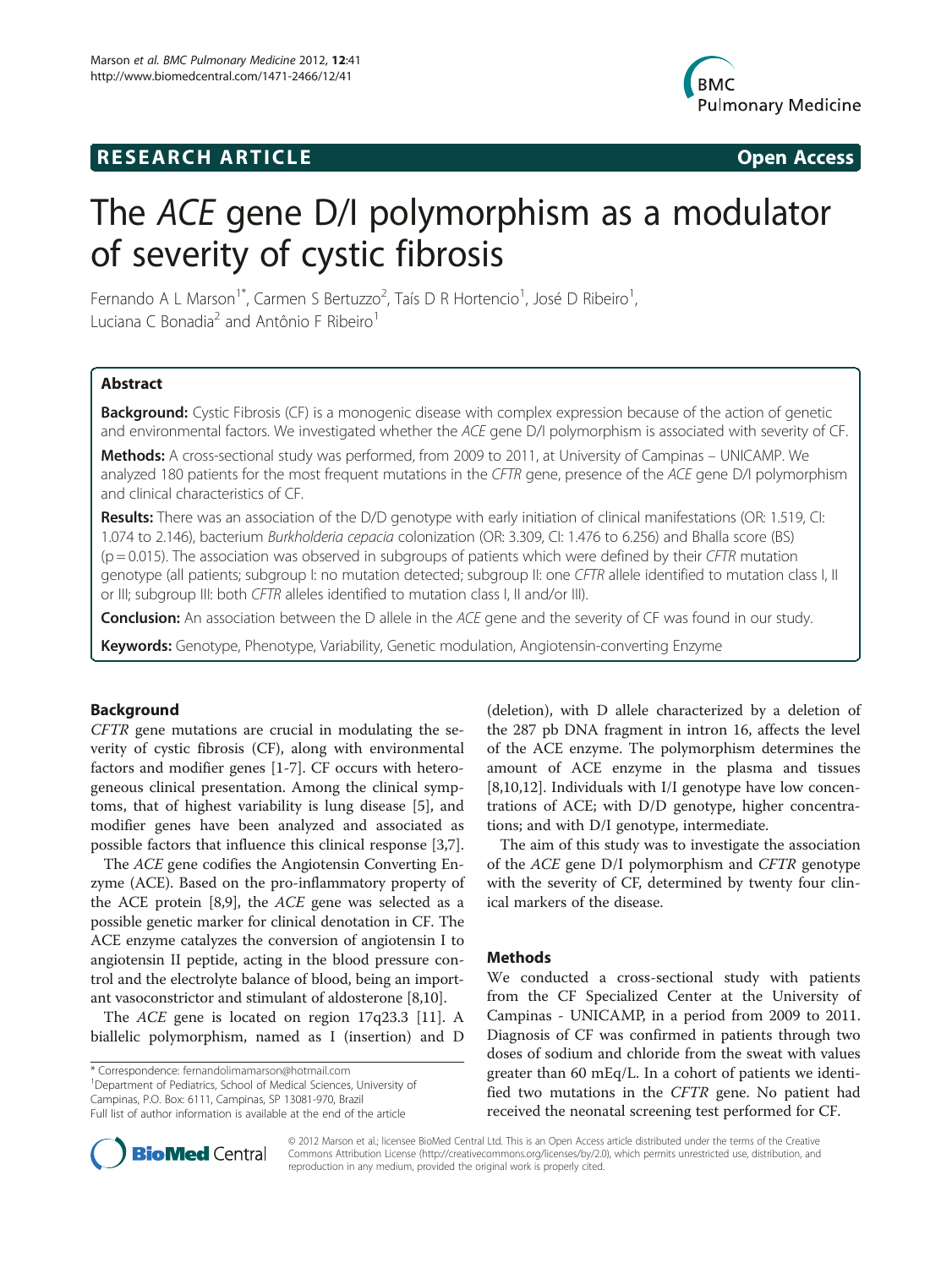Two hundred and fifteen patients were selected for the study. Thirty five patients without clinical data for statistical analysis and those who did not sign the consent form were excluded. Patients' DNA was obtained by phenol-chloroform extraction. The concentration of DNA used for analysis was 50 ng/mL, evaluated using  $GE$  NanoVue $^{TM}$  Spectrophotometer (GE Healthcare Biosciences, United States of America, Pittsburgh).

## Determination of mutations in the CFTR gene

Determination of mutations in the CFTR gene was performed in the Laboratory of Molecular Genetics for mutations by polymerase chain reaction (F508del) and restriction fragment length polymorphism method (G542X, R1162X, R553X, G551D and N1303K). Some mutations in patients with CF were obtained by sequencing or MLPA (Multiplex Ligation-dependent Probe Amplification) analysis:  $S4X$ ,  $2183A > G$ ,  $1717-G > A$  and I618T. For sequencing and MLPA, we used the same MegaBace1000<sup>®</sup> property (GE Healthcare Biosciences, United States of America, Pittsburgh) [[13\]](#page-6-0). The CFTR genotype was used as a correction factor for statistical analysis. All mutations identified were included in classes one, two or three of the CFTR gene. Others identified mutations as class IV (P205S e R334W) were included in the statistical analysis in the not identified mutation subgroup, to minimize the associated factor with the mutation classes in the CFTR gene, being that the class IV is associated with a minor severity.

## ACE gene D/I polymorphism analysis

ACE\*D and ACE\*I were identified by amplifying the respective fragments from intron 16 of the ACE gene. The PCR reaction contained 25μL with 100 ng of DNA, 1 μM of each primer, 200 μM of deoxynucleotide triphosphate, 1.3 mM of  $MgCl<sub>2</sub>$ , 50 mM of KCl, 10 mM of Tris–HCl (pH 8.4 at  $25^{\circ}$ C), 0.1% of Triton X-100 and 0.35U of Taq DNA polymerase. A pair of primers (hace3s, 5'-GCC CTG CAG GTG TCT GCA GCATGT-3'; hace3as, 5'-GGA TGG CTC TCC CCG CCT TG TCTC-3') was used to amplify  $ACE^*D$  and  $ACE^*I$ , resulting in 319 bp and 597 bp, respectively [[8,10,12](#page-6-0),[14](#page-7-0)]. The procedure for thermal cycling consisted of initial denaturation at 94°C for 7 min, subsequent denaturation at 94°C for 30 min, annealing at 56°C for 45 min, and extension at 72°C for 2 min, repeated for 35 cycles followed by a final extension at 72°C for 7 min. After the addition of 5 μL of glycerol-based loading buffer, 7 μL of the reaction was applied in agarose gel containing 1.5% of acetate, 40 mM of TRIS, 2 mM of EDTA and 1 μg of ethidium bromide per milliliter [[8,10,12,](#page-6-0)[14](#page-7-0)].

Due to the preferential amplification of the ACE\*D in heterozygous individuals, each initial sample with a D/D genotype was passed through a second PCR reaction.

Primers used: Hace 5a, 5'-TGG GAC CAC-AGC GCC CGC CAC TAC-3' and hace 5c, 5'-TCG CCA GCC CTC CCA TGC CCA TAA-3'. The PCR conditions were identical, except for the annealing temperature of 67°C. A 335 bp sequence was amplified in the presence of at least one allele [[8,10,12,](#page-6-0)[14\]](#page-7-0).

## Clinical markers of severity of disease

Clinical scores of Kanga, Shwachman-Kulczycki and Bhalla (BS) were performed blindly by three qualified professionals from UNICAMP. These scores measure the pulmonary exacerbation, severity of CF and structural impairment of the lung, respectively [\[15](#page-7-0)].

Nutritional status was obtained by calculating the Body Mass Index (BMI) for age using the programs WHO Anthro [[16\]](#page-7-0), for patients up to five years old, and WHO Anthro Plus [[17\]](#page-7-0), for patients aged 5 to 19 years old. For patients older than 19 years old, the BMI was calculated [[18\]](#page-7-0). Age of the diagnosis, the onset of pulmonary and digestive symptoms, and the first isolation of Pseudomonas aeruginosa, were used as markers of initiation of the disease. Results of cultures of sputum, performed during routine diagnosis for the mucoid and nonmucoid bacteria P. aeruginosa, Staphylococcus aureus, Burkolderia cepacia (BC) and Achromobacter xylosoxidans were included. Spirometry was performed in the Laboratory of Pulmonary Physiology (LAFIP) according the standards of the American Thoracic Society [\[19](#page-7-0)]. Parameters analyzed were: forced expiratory volume in 1 second (FEV<sub>1</sub>), forced vital capacity (FVC),  $FEV<sub>1</sub>/FVC$ ratio, forced expiratory flow between 25-75% and transcutaneous oxygen saturation (SaO2). For analysis of the spirometry data, we used the predicted value in%. Comorbidities (nasal polyposis, osteoporosis, diabetes mellitus, pancreatic insufficiency and meconium ileus) were also analyzed.

## Statistical analysis

Variables described for the onset of illness (age at diagnosis, onset of pulmonary and digestive symptoms and first isolation of *P. aeruginosa*) were categorized into two groups according to the median of the data, due to a non-normal distribution of data. Data categorized by the median are divided into two cohorts with similar sample size. For clinical evaluation of the scores from the SaO2 and spirometry tests, analyses were performed without adjusting the data. Bacteria isolated from the culture of airway secretions were used as markers according to the presence or absence of bacteria in three consecutive cultures in the past two years. Comorbidities were compared in terms of presence or absence. Statistical analyses was performed using the Statistical Package for the Social Sciences (SPSS) v.17.0 [[20](#page-7-0)] and the R program version 2.12 (Comprehensive R Archive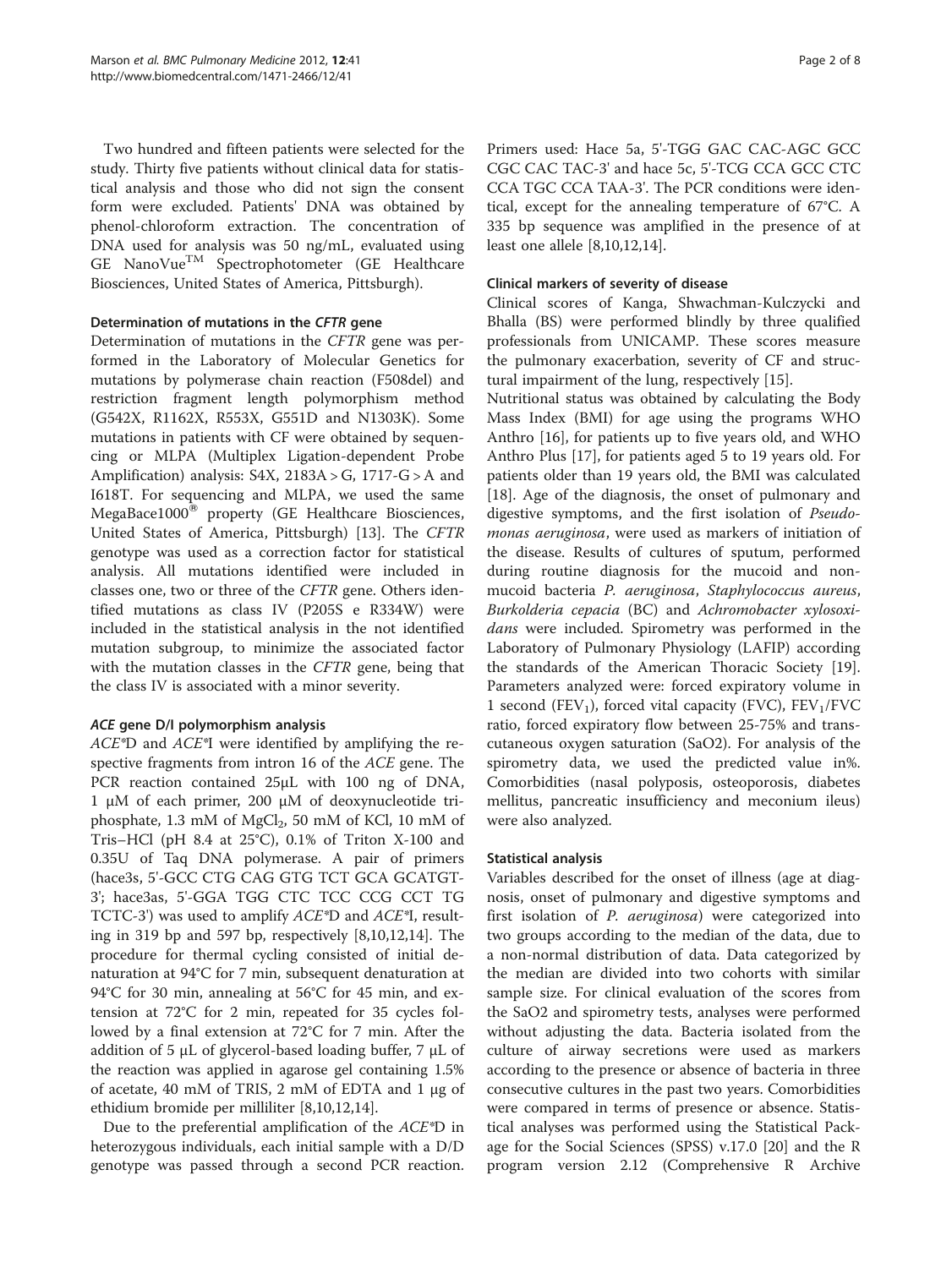Network, 2011). In order to avoid spurious data due to the problem of multiple testing [[21\]](#page-7-0), the level of significance α, was adjusted using the Bonferroni correction for four tests. Calculation of statistical power for the sample, carried out by software GPOWER 3.0.5 [\[22](#page-7-0)], showed a statistical power above 80% for the analysis performed.

Data were compared by the linear and logistic regression analysis. For comparison between genotypes and the variables with numerical distribution, T-student test was applied to normal data distribution or Mann– Whitney test to non-normal data distribution. Genotyped data for the CFTR gene was used to establish an association between the CFTR gene, ACE gene and clinical variables. All mutations analyzed in our study were included in classes I, II or III. In the analyzed sample, four different analyses were performed in order to detail the effect of the genotype of the CFTR gene in clinical severity. The analyses were performed in the cohorts: (1) all patients with CF (180 patients); (2) patients with no identified mutation in the CFTR gene (44 patients); (3) patients with a mutant allele identified in the CFTR gene belonging to class I, II or III mutation(51 patients); and (4) patients with two mutations identified in the CFTR gene belonging to class I, II and/or III (85 patients) main cohort to analyze the influence of modifier genes associated with clinical variation in CF.

This study was approved by the Institutional Ethics Committee from University of Campinas (Faculty of Medical (No. 528/2008), and all patients signed a consent form before beginning the study.

## Results and discussion

From the sample of 180 analyzed patients, 90 (50%) were male, 165 (91.7%) were European-Caucasian derived and 15 (8.3%) were African-derived individuals. The patients' CFTR genotypes were: 44 patients (24.44%) without identified mutation, 51 (28.33%) with one identified mutation (25% F508del/-, 2.78% G542X/-, 0.56% R1162X/-) and 85 (47.22%) patients with two identified mutations (31.67% F508del/F508del, 6.67% F508del/G542X, 2.78% F508del/R1162X, 2.22% F508del/N1303K, 0.56% F508del/ R553X, 0.56% F508del/S4X, 0.56% F508del/1717-1 G > A,

The spectrum of isolated Bacteria in secretion was: 76 (42.2%) with mucoid and 101 (56.1%) with non-mucoid P. aeruginosa; 141 (78.3%), S. aureus; 25 (13.9%), B. cepacia; and 18 (10%), A. xylosoxidans. Comorbidities associated with CF severity were: 143 (79.4%) with pancreatic insufficiency; 33 (18.3%), nasal polyps; 33 (18.3%), diabetes mellitus; 29 (16.1%), osteoporosis; and 27 (15%), meconium ileus. For the variables with their numerical distribution, see data listed in Table 1.

The ACE gene D/I polymorphism showed a higher frequency for ACE\*D (228/360 alleles) compared with ACE\*I (132/360 alleles). The genotype frequencies were: 72 (40.0%) with D/D; 84 (46.67%) with D/I; and 24 (13.3%) with I/I. The population is in Hardy-Weinberg equilibrium  $(p > 0.05)$ . Analysis of 70 healthy control subjects in UNICAMP demonstrated the genotype frequency: 20 (29%) with D/D, 37 (53%) of D/I, and 13 (18%) I/I [\[23\]](#page-7-0). There was no difference in frequency of genotypes in relation to our study  $(p = 0.210)$ . The analyses of the ACE gene D/I polymorphism with the clinical variables are denoted in Table [2](#page-3-0), where every association possible between the clinical trial, CFTR mutation identified and ACE gene D/I polymorphism can be observed.

The ACE gene D/I polymorphism was associated with the onset of clinical manifestations (Table [3\)](#page-4-0), in the subgroup of patients with one identified CFTR mutation. We observed that patients with I/I genotype had OR:  $0.297$   $(0.084 - 0.995)$ , as protection factor, and the ones with D/D genotype had OR: 1.519 (1.074 to 2.146), as a severity factor.

The ACE\*D is associated with a higher gene expression and, consequently, promotes a greater inflammatory response in the body, leading to early symptoms [[8,10,12](#page-6-0),[14](#page-7-0),[24](#page-7-0)]. The earliest onset of signs and symptoms are accompanied by early onset of inflammation and deterioration of lung and pancreatic functions. These symptoms are characteristic of severe patients.

An association of the infection/colonization by B. cepacia with ACE gene D/I polymorphism was identified

Table 1 Description of quantitative variables (in months) of CF patients treated at the pediatric clinic at UNICAMP

| Variable                        | $N^*$ | <b>Minimum</b> | <b>Maximum</b> | Median | Mean   | <b>Standard error</b> | <b>Standard deviation</b> |
|---------------------------------|-------|----------------|----------------|--------|--------|-----------------------|---------------------------|
| Age                             | 179   |                | 288            | 154    | 212.64 | 14.13                 | 189.04                    |
| Onset of the manifestation      | 170   |                | 156            |        | 34.69  | 8.33                  | 108.54                    |
| Age at diagnosis                | 173   |                | 170            | 24     | 91.47  | 12.44                 | 163.60                    |
| Onset of digestive symptons     | 150   |                | 150            |        | 40.69  | 8.93                  | 109.32                    |
| Onset of lungs symptons         | 165   |                | 156            | 6      | 42.88  | 9.24                  | 18.68                     |
| 1 <sup>st</sup> . P. aeruginosa | 131   | 6              | 180            | 31     | 102.60 | 15.16                 | 173.47                    |

\*N- number of patients.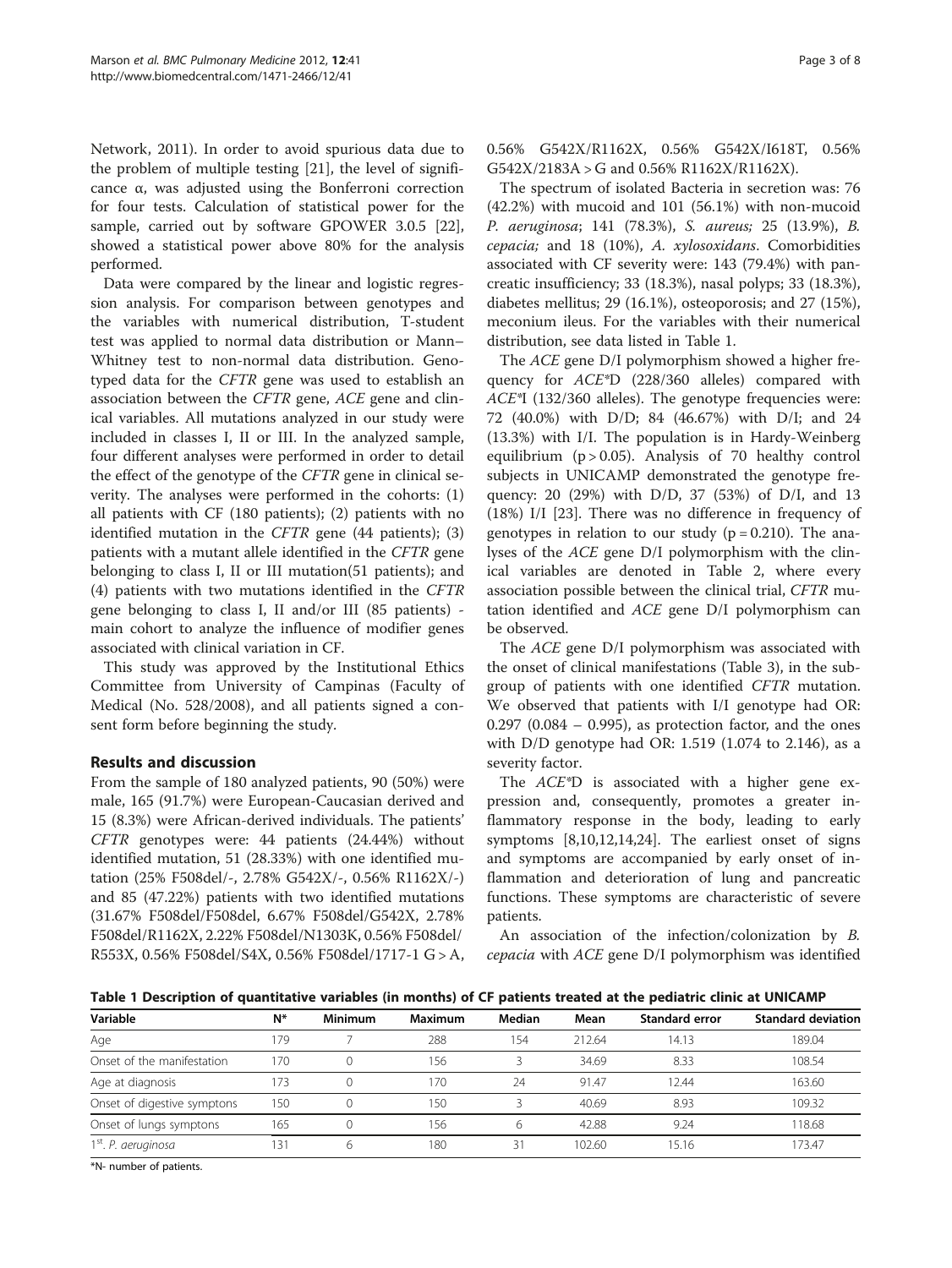| Variable                         |               | Without taking CFTR mutation<br>into account | No identified<br>mutation |                      | One identified<br>mutation |         | Two identified<br>mutation |         |       |
|----------------------------------|---------------|----------------------------------------------|---------------------------|----------------------|----------------------------|---------|----------------------------|---------|-------|
|                                  |               | E                                            | p                         | E                    | p                          | E       | p                          | E       | p     |
| Patients age                     |               | W:0.791                                      | 0.374                     | $W:3 \times 10^{-5}$ | 0.995                      | W:2.969 | 0.085                      | W:0.001 | 0.984 |
| Onset of clinical manifestations |               | W:0.116                                      | 0.733                     | W:0.162              | 0.687                      | W:4.29  | 0.038                      | W:0.937 | 0.333 |
| Diagnostic                       |               | W:0.11                                       | 0.74                      | W:0.047              | 0.83                       | W:0.099 | 0.753                      | W:0.087 | 0.768 |
| Onset of digestive symptons      |               | W:1.494                                      | 0.221                     | W:0.148              | 0.7                        | W:0.297 | 0.586                      | W:0.979 | 0.322 |
| Onset of lung symptons           |               | W:0.021                                      | 0.885                     | W:0.039              | 0.843                      | W:0.401 | 0.526                      | W:1.302 | 0.31  |
| <b>BMI</b>                       |               | W:1.169                                      | 0.28                      | W:0.687              | 0.407                      | W:0.436 | 0.509                      | W:2.498 | 0.114 |
| Nasal poliposys                  |               | W:0.62                                       | 0.431                     | W:0.984              | 0.321                      | W:0.419 | 0.517                      | W:1.26  | 0.262 |
| <b>Diabetes</b>                  |               | W:0.358                                      | 0.55                      | W:0.016              | 0.901                      | W:0.174 | 0.676                      | W:0.184 | 0.668 |
| Osteoporosis                     |               | W:0.877                                      | 0.349                     | W:1.056              | 0.0304                     | W:0.561 | 0.454                      | W:0.083 | 0.773 |
| Pancreatic insuficience          |               | W:1.6                                        | 0.206                     | W:0.693              | 0.406                      | W:1.063 | 0.302                      | W:0.182 | 0.669 |
| Meconium ileus                   |               | W-0.252                                      | 0.616                     | W:3.813              | 0.051                      | W:1.109 | 0.292                      | W:1.498 | 0.221 |
| SaO <sub>2</sub>                 |               | F:2.131                                      | 0.142                     | F:0.022              | 0.884                      | F:1.868 | 0.178                      | F:1.344 | 0.25  |
| Scores                           | <b>Bhalla</b> | F:6.526                                      | 0.012                     | F:0.2                | 0.689                      | F:4.942 | 0.032                      | F:4.013 | 0.049 |
|                                  | Kanga         | F:1.3                                        | 0.256                     | F:0.486              | 0.492                      | F:0.027 | 0.871                      | F:3.765 | 0.057 |
|                                  | <b>SK</b>     | F:2.361                                      | 0.127                     | F:0.286              | 0.597                      | F:1.042 | 0.312                      | F:1.243 | 0.269 |
| <b>FVC</b>                       |               | F:0.139                                      | 0.71                      | F:0.829              | 0.37                       | F:0.918 | 0.345                      | F:0.93  | 0.339 |
| FEV <sub>1</sub>                 |               | F:0.785                                      | 0.377                     | F:0.622              | 0.436                      | F:0.907 | 0.348                      | F:2.797 | 0.099 |
| FEV <sub>1</sub> /FVC            |               | F:0.891                                      | 0.347                     | F:0.005              | 0.943                      | F:2.212 | 0.146                      | F:0.156 | 0.694 |
| FEF25-75%                        |               | F:0.42                                       | 0.518                     | F:0.112              | 0.735                      | F:0.02  | 0.887                      | F:1.048 | 0.31  |
| 1ª P. aeruginosa isolated        |               | W:0.962                                      | 0.327                     | W:0.702              | 0.402                      | W:0.16  | 0.69                       | W:0.099 | 0.753 |
| Isolated Bacteria                | PAM           | W:0.92                                       | 0.338                     | W:0.141              | 0.708                      | W:2.016 | 0.156                      | W:0.165 | 0.684 |
|                                  | PANM          | W:1.21                                       | 0.272                     | W:1.149              | 0.284                      | W:0.987 | 0.753                      | W:0.262 | 0.609 |
|                                  | <b>AX</b>     | W:3.2                                        | 0.074                     | W:0.038              | 0.845                      | W:0.642 | 0.423                      | W:2.911 | 0.088 |
|                                  | BC            | W:4.290                                      | 0.038                     | W:0.1                | 0.753                      | W:3.681 | 0.055                      | W:0.341 | 0.559 |
|                                  | SA            | W:0.209                                      | 0.65                      | W:1.151              | 0.283                      | W:0.191 | 0.662                      | W:1.102 | 0.294 |

<span id="page-3-0"></span>Table 2 Association of ACE gene D/I polymorphism with variables used as markers of severity of CF, patients followed at the pediatric center in UNICAMP distributed by CFTR gene mutation identified divided into cohorts

Analysis by linear regression (F) and logistic regression (W) test . Values below of 0.05 for p denote a clinical correlation between variables.

E - Statistical,% - percentage, SaO2 - transcutaneous oxygen saturation, FEV<sub>1</sub> – forced expiratory volume in 1 second, FVC – forced expiratory capacity,

FEV1/FVC – ratio between two variables, forced FEF25-75, SC - expiratory flow at 25-75% of the pulmonary volume, SK - Shwachman-Kulczycki,

PAM - P. aeruginosa mucoid, PAM - P. aeruginosa non mucoid, AX - A. xylosoxidans, BC - B. cepacia, SA - S. aureus, BMI - body mass index, CF - cystic fibrosis, ACE – angiotensin converting enzyme. No identified mutation (44 patients) – patients without of identified mutation in classes I, II or III. One identified mutation (51 patients) – patient with one identified mutation in class I, II, or III. Two identified mutation (85 patients) – patient with two mutations in class I, II and/or III. Others identified mutations as class IV (P205S e R334W) was included in the statistical analysis in the not identified mutation subgroup, to minimize the associated factor with the mutation classes in the CFTR gene.

for patients without taking the CFTR mutation into account, OR: 4.509 (1.513 - 10.89), and for patients with one CFTR mutation identified to class I, II or III, OR: (1.43 - 40.38), for the D/D genotype (Table [4](#page-4-0)).

In the analysis of the BS and ACE gene D/I polymorphism, an association was found when no grouping by *CFTR* genotype occurred ( $p = 0.015$ ), as well in the subgroup of patients for whom one class I, II and/or III mutation have been identified  $(p = 0.038)$ , and in the subgroup of patients for whom two class I, II and/or III mutation have been identified  $(p = 0.042)$  (Figure [1](#page-5-0)). There was no difference between BS and the age of patients after categorization. Younger patients  $(≤ 154 months)$  had the same distribution of BS as older patients ( $> 154$  months) ( $p = 0.761$ ). Age is not a variable that contributes to the association between the ACE gene D/I polymorphism and BS. The analysis of an association between the BS and the age of patients with CF was performed in order to show that age had no influence on the score value analysis. We can conclude that the ACE gene D/I polymorphism acts in genetic modulation by association with BS. The BS is a computed tomography score, which measures pulmonary involvement, therapeutic effects and selection of patients for transplantation, which detects anatomical changes of the lung parenchyma [[15](#page-7-0),[25](#page-7-0)]. The BS has low variation between examiners, good reproducibility, high sensitivity and specificity, and high correlation with pulmonary function test [\[15\]](#page-7-0). The values obtained in the score can predict severity associated with deterioration of the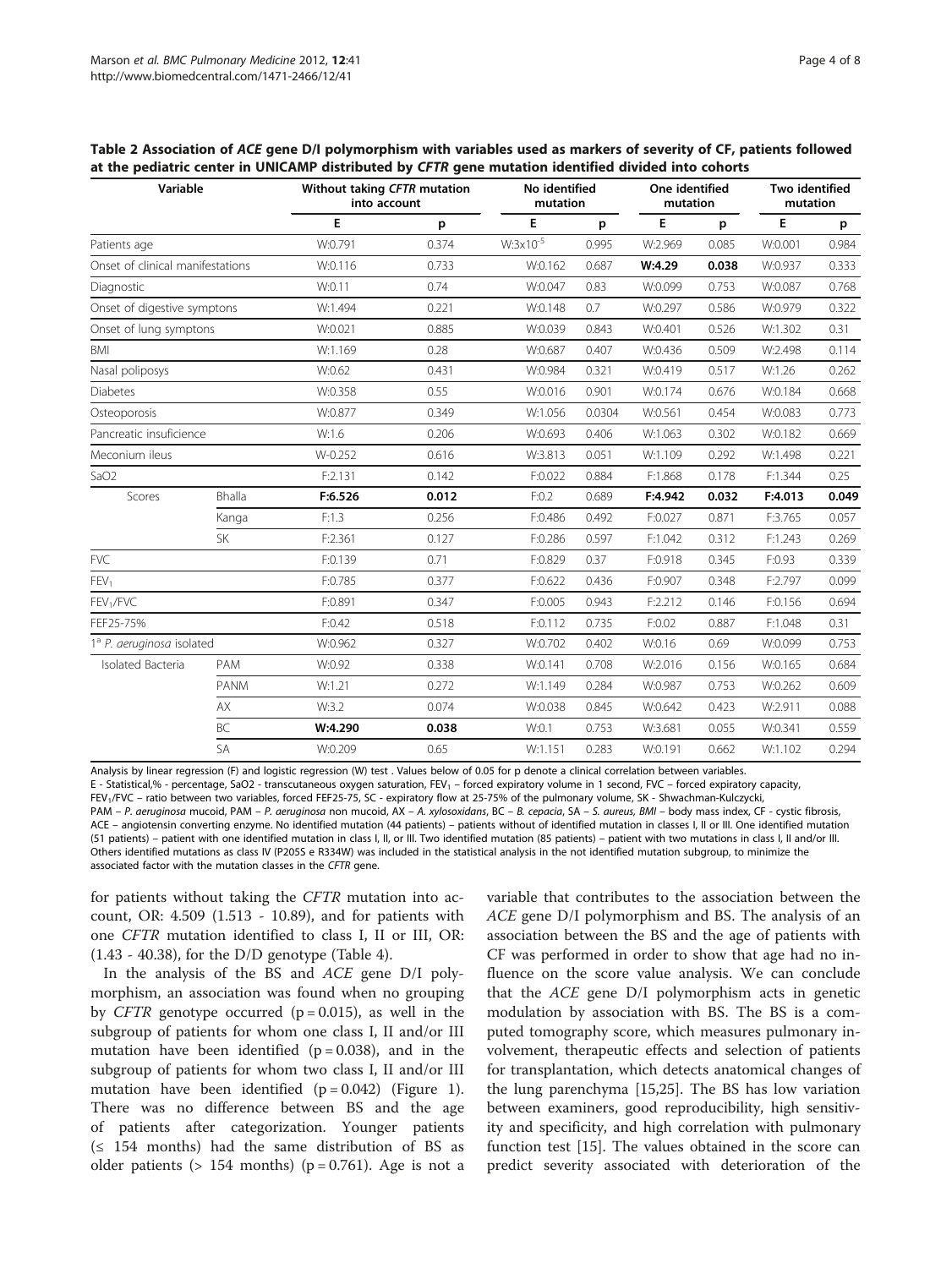| Groups                                                 | ACE genotype  | $\leq$ 3 months | > 3 months | Total | $X^2$ | p     | $X^2$ | p      | OR (CI 5-95%)             |
|--------------------------------------------------------|---------------|-----------------|------------|-------|-------|-------|-------|--------|---------------------------|
| Without taking CFTR mutation<br>into account           | $\frac{1}{2}$ | 38              | 28         | 66    | 0,880 | 0,644 | 0.012 | 0.9136 | $1.035(0.555 - 1.931)$    |
|                                                        | 1/D           | 44              | 37         | 81    |       |       | 0.473 | 0.492  | $0.808$ (0.4396 -1.484)   |
|                                                        | D/D           | 15              | 8          | 23    |       |       | 0.723 | 0.395  | 1.486 (0.5937, 3.721)     |
| No identified CFTR mutation                            | $\frac{1}{1}$ | 13              | 6          | 19    | 1,685 | 0,431 | 0.825 | 0.364  | 1.806 (0.5017 -6.498)     |
|                                                        | 1/D           | 9               | 9          | 18    |       |       | 1.624 | 0.203  | $0.438$ $(0.122 - 1.576)$ |
|                                                        | D/D           | 3               |            | 4     |       |       | 0.357 | 0.977  | $2.045(0.194 - 21.58)$    |
| One CFTR mutation identified<br>class I, II or III     | I/I           | 10              | 11         | 21    | 5,564 | 0,062 | 4.217 | 0.049  | $0.297(0.084 - 0.995)$    |
|                                                        | 1/D           | 14              | 6          | 20    |       |       | 0.521 | 0.471  | $1.167$ (0.775 - 1.757)   |
|                                                        | D/D           | 8               |            | 9     |       |       | 2.951 | 0.097  | $5,667$ (0,647 - 49,61)   |
| Two CFTR mutation identified<br>class I, II and/or III | $\frac{1}{2}$ | 15              | 11         | 26    | 0,599 | 1.026 | 0.773 | 0.379  | 1.527 (0.593 - 3.936)     |
|                                                        | 1/D           | 21              | 22         | 43    |       |       | 0.122 | 0.727  | $0.854$ $(0.352 - 2.072)$ |
|                                                        | D/D           | $\overline{4}$  | 6          | 10    |       |       | 0.511 | 0.704  | $0.611$ (0.158 - 2.358)   |

<span id="page-4-0"></span>Table 3 Association of ACE gene D/I polymorphism with onset of clinical symptoms of patients in months considering the cohorts to CFTR mutation

Values below 0.05 for p denote clinical correlation between variables. OR - odds ratio, CI- confidence interval, ≤ – less than or equal to, > – greater, D - deleted allele, I - insertion allele. No identified mutation (44 patients) – patients without of identified mutation in classes I, II or III. One identified mutation (51 patients) – patient with one identified mutation in class I, II, or III. Two identified mutation (85 patients) – patient with two mutations in class I, II or III.

structure of the lung parenchyma, which later in clinical evolution can be observed by other variables such as BMI and lung function.

Evolution of CF is secondary to mutation class in the CFTR gene and environment factors. Many studies have correlated mutations, polymorphisms and clinical variables to CF [\[5](#page-6-0)[,26](#page-7-0)]. Association studies commonly face the problem of having insufficient sample size for the number of mutations in the CFTR gene to achieve a homogeneous population and characterize the follow-up of chronic and persistent lung disease [[27](#page-7-0)].

Unlike other genetic diseases such as asthma, CF is monogenic. It was expected that mutations in the CFTR gene would determine the CF severity. Patients with

mutations of classes I, II and III have more severe clinical forms than those with mutations IV, V and VI. However, we can observe changes in severity of CF in patients with identical mutations in the CFTR gene [\[28](#page-7-0)]. Our study allowed us to characterize the association between the CFTR gene, the environment and one possible CF modifier gene in patients of a Reference University Center, using a statistical method of gene association versus clinical markers.

The main environmental factor in the clinical variability of CF is the patients´ access to treatment [\[28](#page-7-0)]. At our center, treatment is guaranteed by the public health system, which allows equal access for all patients included in the study, and it is not an additional factor in the

| Group                                              | Ace genotype  | Presence       | Absence | Total | $X^2$          | р     | $X^2$ | p     | OR (CI 5-95%)             |
|----------------------------------------------------|---------------|----------------|---------|-------|----------------|-------|-------|-------|---------------------------|
| Without taking CFTR mutation<br>into account       | $\frac{1}{1}$ | 8              | 64      | 72    | 8.654          | 0.013 | 0.468 | 0.498 | $0.699(0.319 - 1.534)$    |
|                                                    | 1/D           | 9              | 74      | 82    |                |       | 0.814 | 0.182 | $0.651$ (0.304 - 1.394)   |
|                                                    | D/D           | 8              | 16      | 24    |                |       | 8,653 | 0.003 | $4.509(1.513 - 10.89)$    |
| No identified CFTR mutation                        | $\frac{1}{1}$ | 3              | 18      | 21    | 0.530<br>0.767 |       | 0.003 | 1.29  | $1.056$ (0.188 - 5.925)   |
|                                                    | VD            | 2              | 16      | 18    |                |       | 0.204 | 1.00  | $0.656$ (0.107 - 4.041)   |
|                                                    | D/D           |                | 3       | 4     |                |       | 0.438 | 0.93  | $2.267$ (0.196 - 26.27)   |
| One CFTR mutation identified<br>class I, II or III | /             | $\overline{2}$ | 20      | 22    | 5.539          | 0.063 | 1.248 | 0.466 | $0.383$ $(0.069 - 2.117)$ |
|                                                    | VD            | 2              | 18      | 20    |                |       | 0.787 | 0.629 | $0.463$ (0.084 - 2.562)   |
|                                                    | D/D           | $\overline{4}$ | 5       | 9     |                |       | 6.834 | 0.027 | 7.6 (1.43 - 40.38)        |
| Two CFTR mutation identified<br>class I, II or III | /             | 3              | 26      | 29    | 0.511          | 0.774 | 0.084 | 1.07  | $0.8077$ (0.193 - 3.387)  |
|                                                    | VD            | 5              | 40      | 45    |                |       | 0.039 | 1.10  | $0.875$ $(0.234 - 3.275)$ |
|                                                    | D/D           | $\mathfrak{D}$ | 9       |       |                |       | 0.495 | 0.764 | $1.833(0.335 - 10.02)$    |

Table 4 Association of the ACE gene D/I polymorphism, without CFTR genotype distribution and presence of B. cepacia (BC)

Values below 0.05 for p denote clinical correlation between variables. OR - odds ratio, CI- confidence interval, D - deleted allele, I - insertion allele. No identified mutation (44 patients) – patients without of identified mutation in classes I, II or III. One identified mutation (51 patients) – patient with one identified mutation in class I, II, or III. Two identified mutation (85 patients) – patient with two mutations in class I, II or III.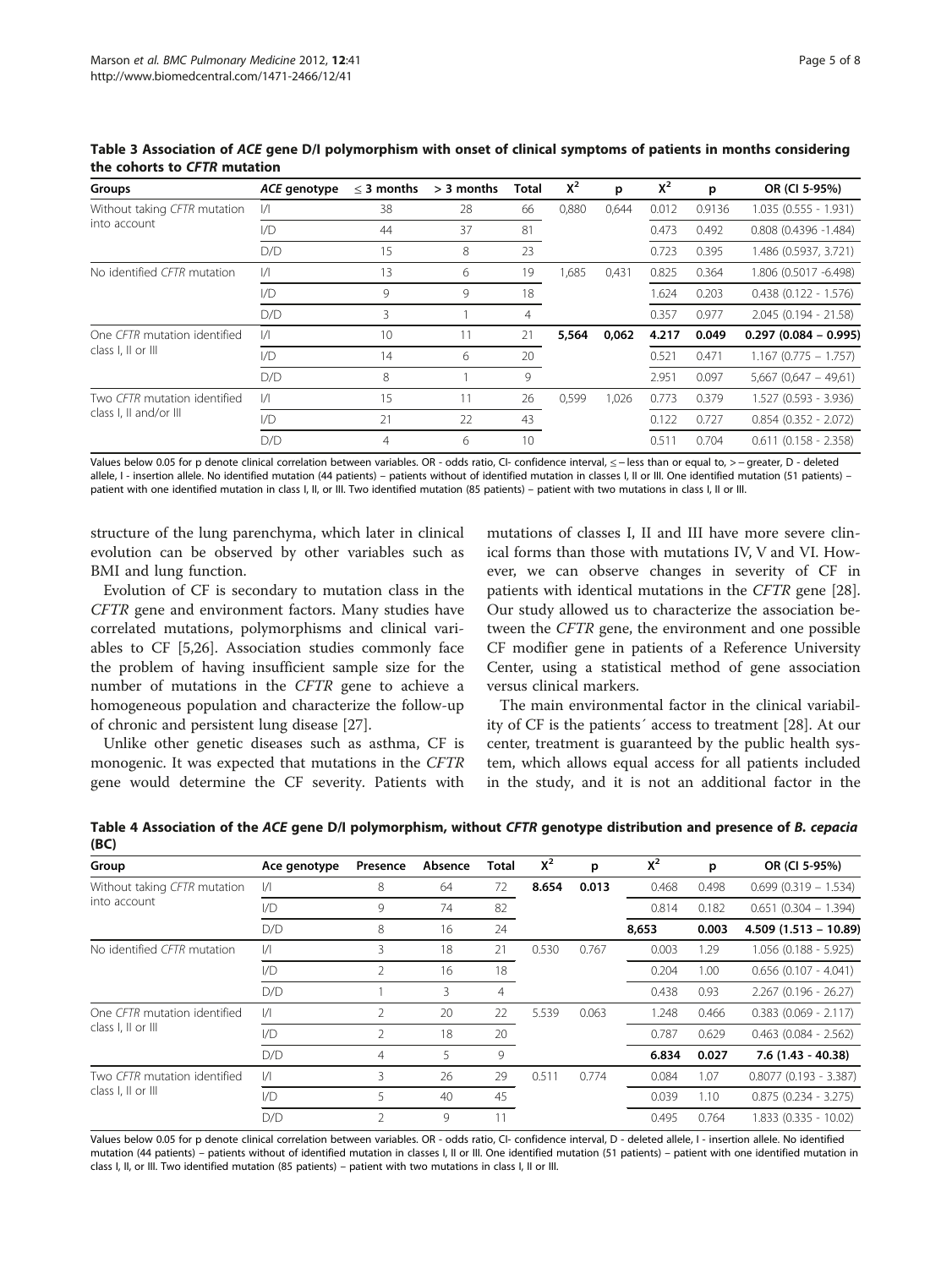<span id="page-5-0"></span>

analysis of data, which is not true in all CF centers in Brazil. Unlike the U.S. where the private system ensures better treatment in CF [\[29\]](#page-7-0), in Brazil, the public health system is the reference.

Some review articles have suggested a possible modulation of the CF severity by the ACE gene. This fact is based on the proinflammatory property of the ACE protein [\[2,3](#page-6-0)[,30](#page-7-0)]. To the best of our knowledge, few studies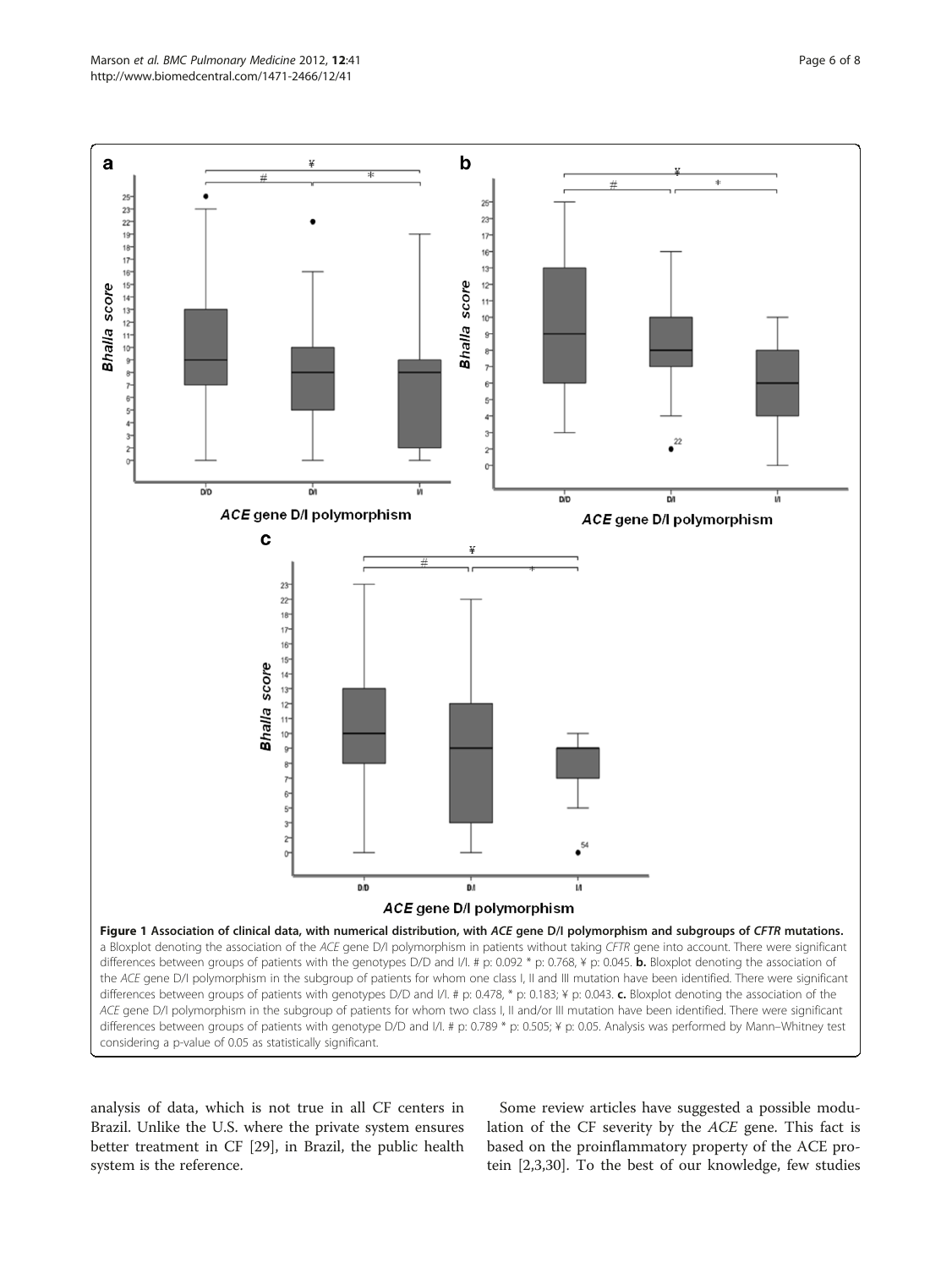<span id="page-6-0"></span>had characterized the ACE gene as a potential factor in the clinical CF severity [8[,30,31](#page-7-0)]. Bartlett et al. (2009) [[31\]](#page-7-0), in a multicenter study, studied the same polymorphism in relation to the propensity for liver disease in patients with CF. They genotyped 124 patients with CF and liver disease and 843 patients with CF and no liver disease. In addition to this polymorphism, four other genes, and their polymorphisms, were analyzed. The polymorphism D/I in the ACE gene was not associated with the presence of liver disease in CF patients, OR: 1.11 (0.85 to 1.44).

Finally, the presence of B. cepacia complex increases inflammation, favoring the exacerbation of immune response, further deterioration of the bronchopulmonary structure and causing rapid deterioration of lung function [\[32\]](#page-7-0). More studies to determine whether the presence of the D/D genotype causes increased gene expression and, therefore, facilitates chronic infection by different bacteria are needed. The D/D genotype of the ACE gene D/I polymorphism was significantly associated with higher values of BS. Higher values on the BS are associated with greater clinical severity [[15\]](#page-7-0). Patients with the D/D genotype had higher severity, when compared to patients with the I/I genotype. This data confirms that higher gene expression, given by the D allele, leads to a change in the structure of the lung parenchyma, with subsequent increases in the value of the score.

Our data suggest that ACE gene should be studied in other populations, principally in populations with high prevalence of chronic pulmonary infection by B. cepacia, early onset of clinical manifestations and early onset of severe lung disease (showed by BS).

Patient's subgroups that were defined on the basis of CFTR mutation analysis may also to be different in comorbidities which may unmask the role of the ACE gene as modifier that was studied in this study, being a limitation of our work.

## Conclusion

CF patients with the D/D genotype for the ACE gene D/ I polymorphism have a higher risk for chronic infection with BC and deterioration of lung function, characterized by a high BS. There was an association between the presence of the D allele ACE gene and the severity of CF. Further studies are needed to verify the proinflammatory activity of this gene in CF, along with a larger CF population with homogeneous CFTR mutation; suggesting that in this case, a multicenter study is necessary.

#### Competing interests

The authors declare that they have no competing interests.

#### Authors' contributions

FALM: made substantial contributions to conception and design, acquisition of data, and analysis and interpretation of data; involved in drafting the manuscript and revising it for critically important intellectual content. TDRH: participated in the design of the study and in the collection of clinical markers. CSB: carried out the molecular genetic studies and drafted the manuscript. AFR: has been involved in drafting the manuscript and revising it critically for important intellectual content. LCB: performed genotyping for CFTR mutation. JDR: has given final approval for the publishing of this version. All authors read and approved the final manuscript.

#### Acknowledgments

Kátia Cristina Alberto Aguiar, Aline Gonçalves and Simoni Avansini – assistance in data collection and organization of ideas. Rodrigo Secolin – Enghish review. Maria Angela Ribeiro – spirometry analysis. We thank Frauke Stanke, Rossella Tomaiuolo and Salmo Raskin the excellent contributions with suggestions, corrections and criticisms that have greatly improved our work.

#### Author details

<sup>1</sup>Department of Pediatrics, School of Medical Sciences, University of Campinas, P.O. Box: 6111, Campinas, SP 13081-970, Brazil. <sup>2</sup>Department of Genetics, Faculty of Medical Sciences, University of Campinas, P.O. Box: 6111, Campinas, SP 13081-970, Brazil.

#### Received: 11 February 2012 Accepted: 30 July 2012 Published: 8 August 2012

#### References

- 1. Zielenski J: Genotype and phenotype in cystic fibrosis. Respiration 2000, 67:117–133.
- 2. Davies JC, Griesenbach U, Alton E: Modifier genes in cystic fibrosis. Pediatr Pulmonol 2005, 39:383–391.
- 3. Slieker MG, Sanders EA, Rijkers GT, Ruven HJ, van der Ent CK: Disease modifying genes in cystic fibrosis. J Cyst Fibros 2005, 4:7–13.
- 4. Belcher CN, Vij N: Protein Processing and Inflammatory Signaling in Cystic Fibrosis: Challenges and Therapeutic Strategies. Current Molecular Medicine 2010, 10:82–94.
- 5. Cutting GR: Modifier genes in Mendelian disorders: the example of cystic fibrosis. Ann N Y Acad Sci 2010, 1214:57–69.
- 6. Culling B, Ogle R: Genetic Counselling Issues in Cystic Fibrosis. Paediatr Respir Rev 2010, 11:75–79.
- 7. Stanke F, Becker T, Kumar V, Hedtfeld S, Becker C, Cuppens H, Tamm S, Yarden J, Laabs U, Siebert B, Fernandez L, Macek M Jr, Radojkovic D, Ballmann M, Greipel J, Cassiman JJ, Wienker TF, Tümmler B: Genes that determine immunology and inflammation modify the basic defect of impaired ion conductance in cystic fibrosis epithelia. J Med Genet 2010, 1–8.
- 8. Arkwright PD, Pravica V, Geraghty PJ, Super M, Webb AK, Schwarz M, Hutchinson IV: End-organ dysfunction in cystic fibrosis: association with angiotensin I converting enzyme and cytokine gene polymorphisms. Am J Respir Crit Care Med 2003, 167:384–389.
- 9. K-Raman P, Krishnan P, Ruiz F, Purushothaman M, Wiley J, Zubatov Y, Kini AS, Sharma SK, Fallon JT, Fuster V, Moreno PR: Increased angiotensin converting enzyme is associated with increased inflammation and neovascularization in peripheral vascular disease: mechanistic role of angiotensin II type I receptor, interleukin-6, and tumor necrosis factor alpha in diabetic atherosclerosis. J Am Coll Cardio 2010, 55:156–163.
- 10. Rigat B, Hubert C, Alhenc-Gelas F, Cambien F, Corvol P, Soubrier F: An insertion/deletion polymorphism in the angiotensin I-Converting enzyme gene accounting for half the variance of serum levels. J Clin Invest 1990, 86:1343–1346.
- 11. National Center for Biotechnology Information NCBI: Available in: [http://](http://www.ncbi.nlm.nih.gov/) [www.ncbi.nlm.nih.gov/](http://www.ncbi.nlm.nih.gov/). Acess in: 04/26/2012.
- 12. Messadi E, Vincent MP, Griol-Charhbili V, Mandet C, Colucci J, Krege JH, Bruneval P, Bouby N, Smithies O, Alhenc-Gelas F, Richer C: Genetically determined angiotensin converting enzyme level and myocardial tolerance to ischemia. FASEB J 2010, 24:4691–4700.
- 13. Bonadia LC: Correlação entre aspectos clínicos, moleculares e fisiológicos de pacientes adultos com hipótese diagnóstica de fibrose cística de um centro de